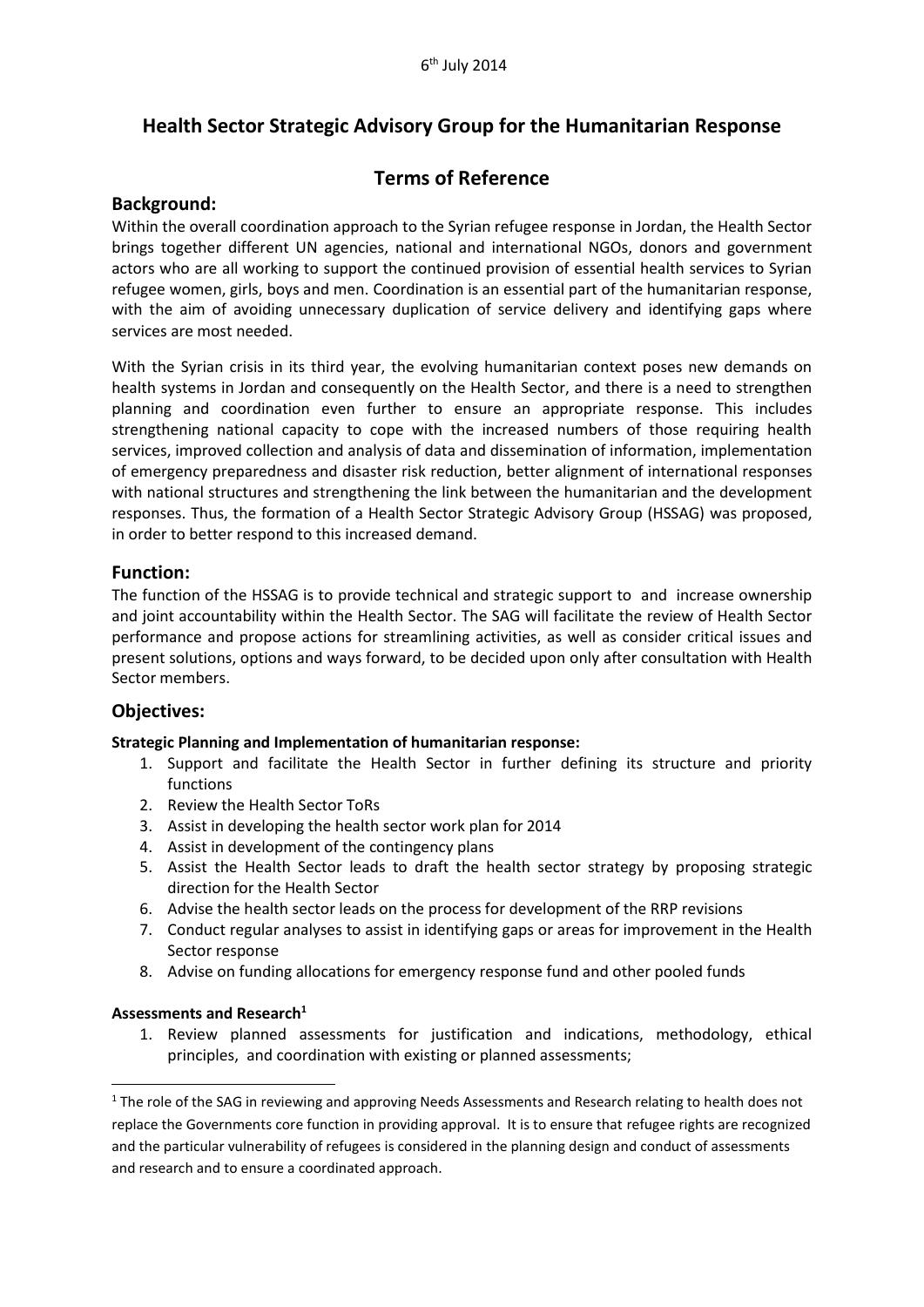2. Review proposed research relating to health amongst refugees and ensure agreed criteria are met.

#### **Advocacy:**

- 3. Work with the Health sector group to identifying health issues that require advocacy
- 4. Support and facilitate development of key Health Sector advocacy messages;
- 5. Ensure that advocacy issues identified by the sector are communicated to the appropriate parties /fora;
- 6. Monitor that reports and other publications of the Health Sector (e.g. Regional Response Plan, RRP reports, are in line with agreed advocacy messaging.

#### **Application of standards:**

- 1. Promote and facilitate the application of international standards such as gender equality and human rights within the health sector response
- 2. Promote and facilitate the inclusion of cross-cutting themes such as gender, disability, age and others in sector activities and strategies;
- 3. Facilitate and support application and adherence of relevant national and international standards and evidence based best practices by the Health Sector in the humanitarian health response in Jordan.

#### **Linkages with other coordination mechanisms including the Inter-sector Working Group**

- 1. Ensure linkages of the health sector with other coordination mechanisms and structures e.g. National Emergency Committee (Chaired by Ministry of Health), Host Community Platform Health Task Force, and field-based health coordination mechanisms;
- 2. Agree on key issues to be raised to the Inter-Sector Working Group.

## **Membership:**

Membership is voluntary, and the committee will have between 4 to 5 members (in addition to sector chairs) , ensuring balanced representation of the Ministry of Health, UN agencies, national and international NGOs, and donors. Agencies should have an established presence working directly in the country and be registered. Members will have strong technical competencies as well as established/proven humanitarian response capacities in key areas of humanitarian health and nutrition response and broad strategic perspective and be empowered to make decisions. They should be familiar with the main current health issues facing populations and health systems in Jordan and the ways they are being addressed. The members will not act in the interest of their own organization but rather use their broadly-based experience in the interest of the Health Sector as a whole.

While voluntary, membership entails active participation in the coordination of the health response, and members are expected to attend meetings as well as actively engage in the drafting of documents, strategies and policies as required.

## **Management Support:**

UNHCR will provide necessary administrative and logistic support for the functioning of the SAG. Similar support from other members of the committee, while not mandatory, is encouraged in order to ensure not only equal distribution of tasks but also joint ownership of the processes.

## **Members:**

To be nominated and selected, with the possibility of rotational membership every 6–12 months. Current members are MoH, UNHCR, WHO, IMC, MdM, Handicap International, UNICEF, UNFPA and USAID.